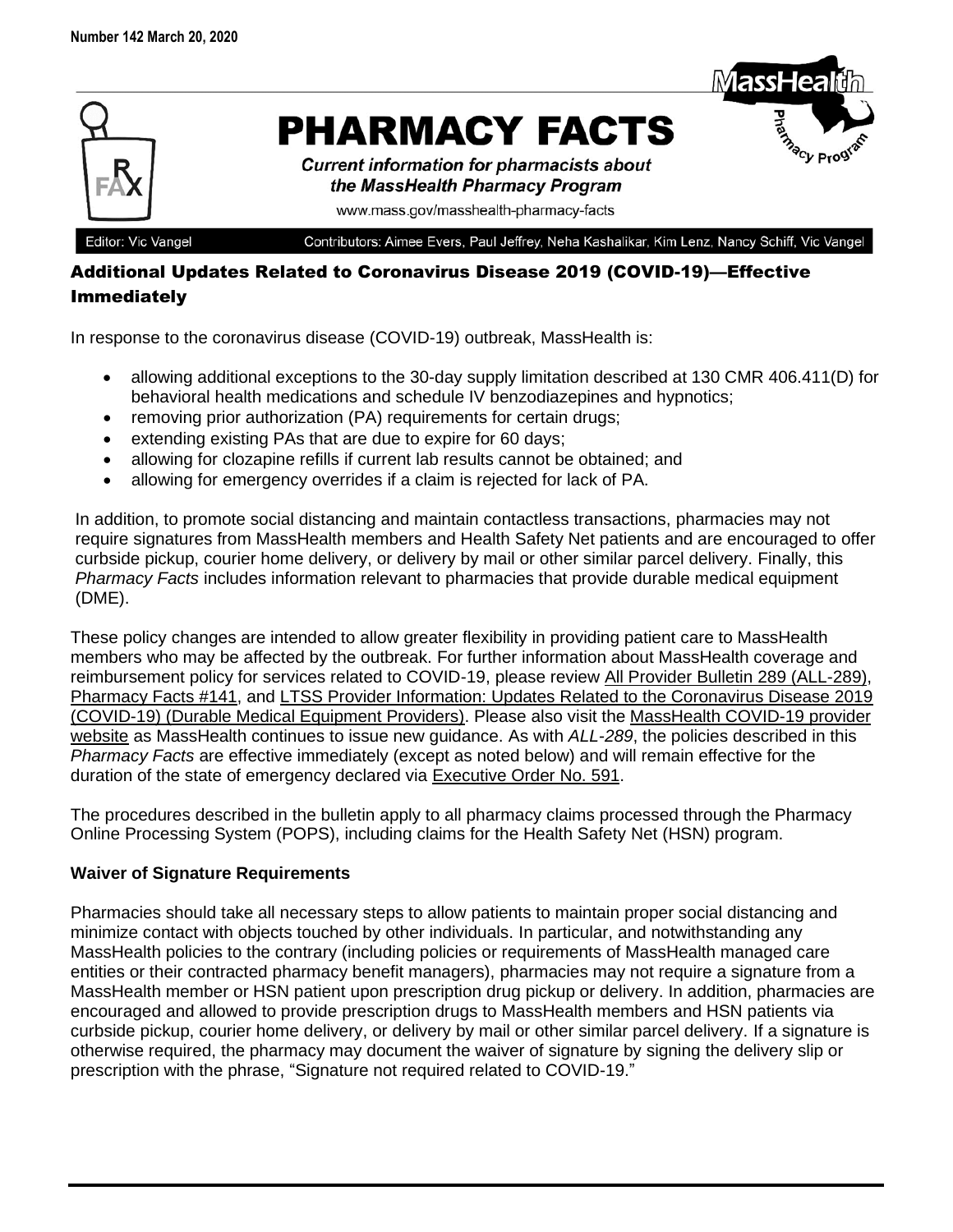# **Days' Supply Limitations**

MassHealth is expanding the drug classes where up to a 90-day supply may be dispensed. In addition to the drug classes described in *[Pharmacy Facts #141](https://www.mass.gov/doc/pharmacy-facts-141-march-12-2020-0/download)*, and notwithstanding the requirements of 130 CMR 406.411(D)(1): *Days' Supply Limitation*, pharmacies may dispense up to a 90-day supply of behavioral health medications and schedule IV benzodiazepines and hypnotics in quantities up to a 90-day supply, if requested by a MassHealth member or HSN patient or a prescriber as long as sufficient quantity remains on the prescription to support the quantity being filled.

We remind pharmacies that if, based on a pharmacist's professional judgement, a pharmacy believes that dispensing up to a 90-day supply of any drug not generally subject to this policy would be in the best interest of a MassHealth member or HSN patient, it may call the MassHealth Drug Utilization Review (DUR) program at **(800) 745-7318** to request an override.

## **Removal of PA Requirements for Certain Drugs**

MassHealth is temporarily removing PA requirements for the following drugs and drug classes.

- Aminoglycoside Agents—Inhaled
- Antibiotics—Oral and Injectable
- Antifungals—Oral and Injectable
- Respiratory Agents—Oral and Inhaled
- Sublocade

Accordingly, and notwithstanding any contrary requirements in the *MassHealth Drug List*, prescribers do not have to obtain PA for those drugs; and pharmacies should fill and dispense these prescriptions without any PA requirement.

## **Extension of Existing PAs**

MassHealth is working to identify and extend PAs that are due to expire in the coming weeks. MassHealth anticipates that, where appropriate, these existing PAs will be extended for up to another 60 days from the date of expiration. Notwithstanding this initiative, pharmacies should continue to outreach to prescribers in the event a new PA is required

## **Clozapine Refills if Current Lab Results Cannot Be Obtained**

Pharmacies may refill clozapine prescriptions for MassHealth members and HSN patients if current lab results cannot be obtained, provided that the pharmacist has consulted with the prescriber, and that such a refill is clinically appropriate in the pharmacist's professional judgment. The pharmacist must document all pertinent details in the patient's records.

## **Emergency Overrides**

Consistent with 130 CMR 406.411(B) and to ensure that MassHealth members and HSN patients do not experience gaps in therapy, pharmacists may utilize an emergency override if a claim for a medication is rejected due to lack of PA. MassHealth will pay the pharmacy for at least a 72-hour, nonrefillable supply of the drug dispensed under these circumstances. To obtain an emergency override, pharmacists should contact the Drug Utilization Review Program at (800) 745-7318 during normal business hours. If outside business hours, pharmacies may submit an emergency override claim with a value of "03" for Level of Service (field 418). After the prescription is adjudicated, the pharmacy should remove the "03" from the level of service field before the next fill.